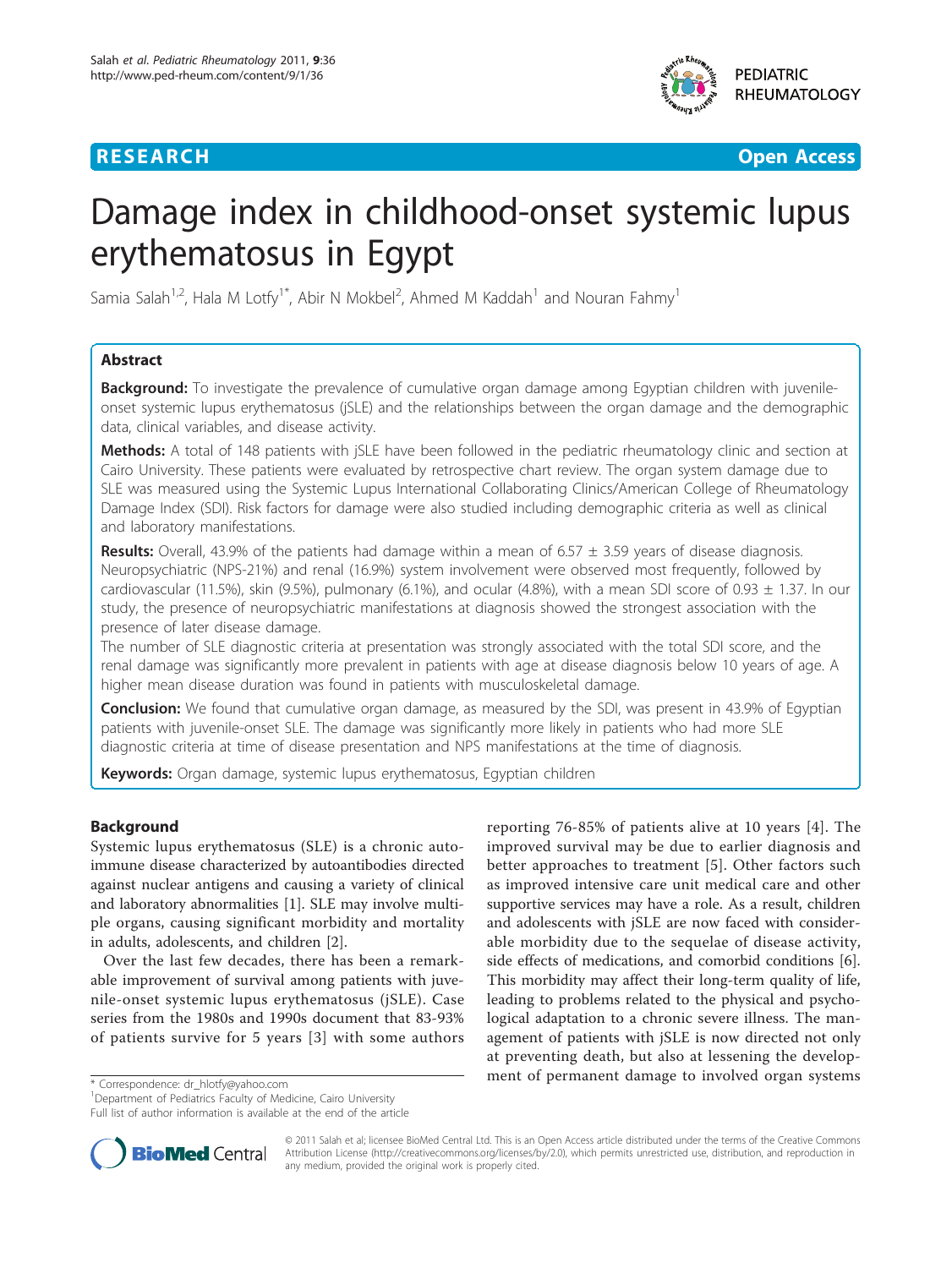resulting from the disease, its therapy, or disease complications [\[6\]](#page-6-0).

The Systemic Lupus International Collaborating Clinics/American College of Rheumatology Damage Index (SDI) [[7\]](#page-6-0) is an instrument that includes assessment of 12 body organ systems and helps document irreversible damage occurring in patients with lupus. The objective of the present study is to investigate the frequency of accumulated organ damage in Egyptian patients with jSLE and to assess its association with demographic, clinical factors, and disease activity.

# Methods

The present study included 148 Egyptian patients with jSLE all fulfilling the inclusion criteria of this work, which were as follows: (1) Each patient having four or more of the 1997 revised American Rheumatism Association SLE criteria at the time of assessment of damage [[8\]](#page-6-0); (2) Each patient age at disease diagnosis at or below 16 years; and (3) All patients having a disease duration of 6 months at study entry.

All patients were recruited from, and were followed up at, the Pediatric Rheumatology clinic of Cairo University Children's Hospital in Cairo, Egypt from January 1990 to December 2008. Initial data at the time of first presentation were obtained for all patients using chart review. The follow-up data extracted from the files were used to confirm the presence of damage at that point of damage assessment. Patients who died were excluded as well as loss-to-follow-up patients who failed to attend the clinic for more than 12 months. Patients whose follow-up was less than one year were also excluded from the study.

For all patients, demographic and clinical information were reviewed including: 1) Sex; 2) Age of disease diagnosis; 3) Age at time of assessment; 4) Disease duration from diagnosis to study visit; 5) Disease manifestations at presentation; and 5) Clinical and laboratory data that might represent risk factors for the development of permanent damage.

The time of disease presentation was defined as the time of development of the first ACR SLE criterion. Lupus activity was assessed by the SLE Disease Activity Index (SLEDAI) [\[9](#page-6-0)]. The accumulated damage was measured by the SDI [[7\]](#page-6-0). Briefly, the SDI is a validated physician-rated instrument consisting of 41 items in 12 organ systems/domains ascertained by clinical assessment and has a possible range of 0-49. Damage is defined as any nonreversible change, not related to active inflammation, occurring since onset of SLE, detected by clinical assessment, and present for at least 6 months. Damage may be due to the disease itself, its treatment, or comorbid conditions [\[7](#page-6-0)]. As growth failure represents a significant source of damage in the

pediatric age that is not included in the SDI, we also recorded its occurrence. Growth failure was defined as a height below the 5th percentile for age or a decreased growth that crossed 2 major percentiles [[10\]](#page-6-0). Growth assessment was based on Egyptian growth curves [[11](#page-6-0)]. Assessment of delayed puberty was also important for evaluation of damage in patients with jSLE. Delayed puberty was defined as delay in development of secondary sexual characteristics of more than 2SD below the mean for age by Tanner staging [[10](#page-6-0),[12](#page-6-0)]. All medications utilized were also recorded.

Statistical analysis was done using the statistical package for social science (SPSS), version 14. Nominal data were expressed as frequency and percentage and were compared using the chi square test. Numerical data were expressed as range, mean and standard deviation and were compared using t tests. P values less than 0.05 were considered significant.

Ethics approval from the Research Ethics Committee, Faculty of Medicine, Cairo University, was not necessary according to University and Research Ethics Committee guidelines as all data and laboratory tests were obtained from patients' records, and as a part of their routine follow-up. All patient data was kept confidential.

### Results and discussion

The study included 148 patients; 103 females (69.6%) and 45 males (30.4%). The female to male ratio was 2.3:1. The mean age of diagnosis of jSLE was  $10.5 \pm$ 2.75 years (range 2-16 years). The mean disease duration was  $6.57 \pm 3.59$  years.

The mean age at study visit was  $17.1 \pm 3.8$  years. At presentation, constitutional manifestations were present in (44.6%), followed by mucocutaneous (27.7%), arthritis (27.7%), renal (21.6%), hematologic (10.8%), and NSP problems(10.1%).

The clinical and laboratory characteristics of these patients throughout the disease course were summarized in Table [1.](#page-2-0) The number of diagnostic criteria present in patients at disease presentation are summarized in Table [2.](#page-2-0)

Disease activity and cumulative organ damage in the patients were assessed simultaneously at the study visit, as shown in Table [3](#page-2-0). Overall, 43.9% patients had damage, with at least one item in the SDI (SDI 1), with a mean time of  $6.57 \pm 3.59$  years from disease onset to the time of assessment. The mean SDI score was  $0.93 \pm$ 1.37 (range 0 - 6). The frequency of damage by organ system is shown in Table [4](#page-3-0) with comparative results of 2 other similar studies. The organ systems most frequently affected by damage were the NSP (21%), renal (16.9%), cardiovascular (11.5%), skin (9.5%), ocular (6.1%), pulmonary (6.1%) and musculoskeletal (3.4%) systems. Only 2 patients (1.4%) developed diabetes and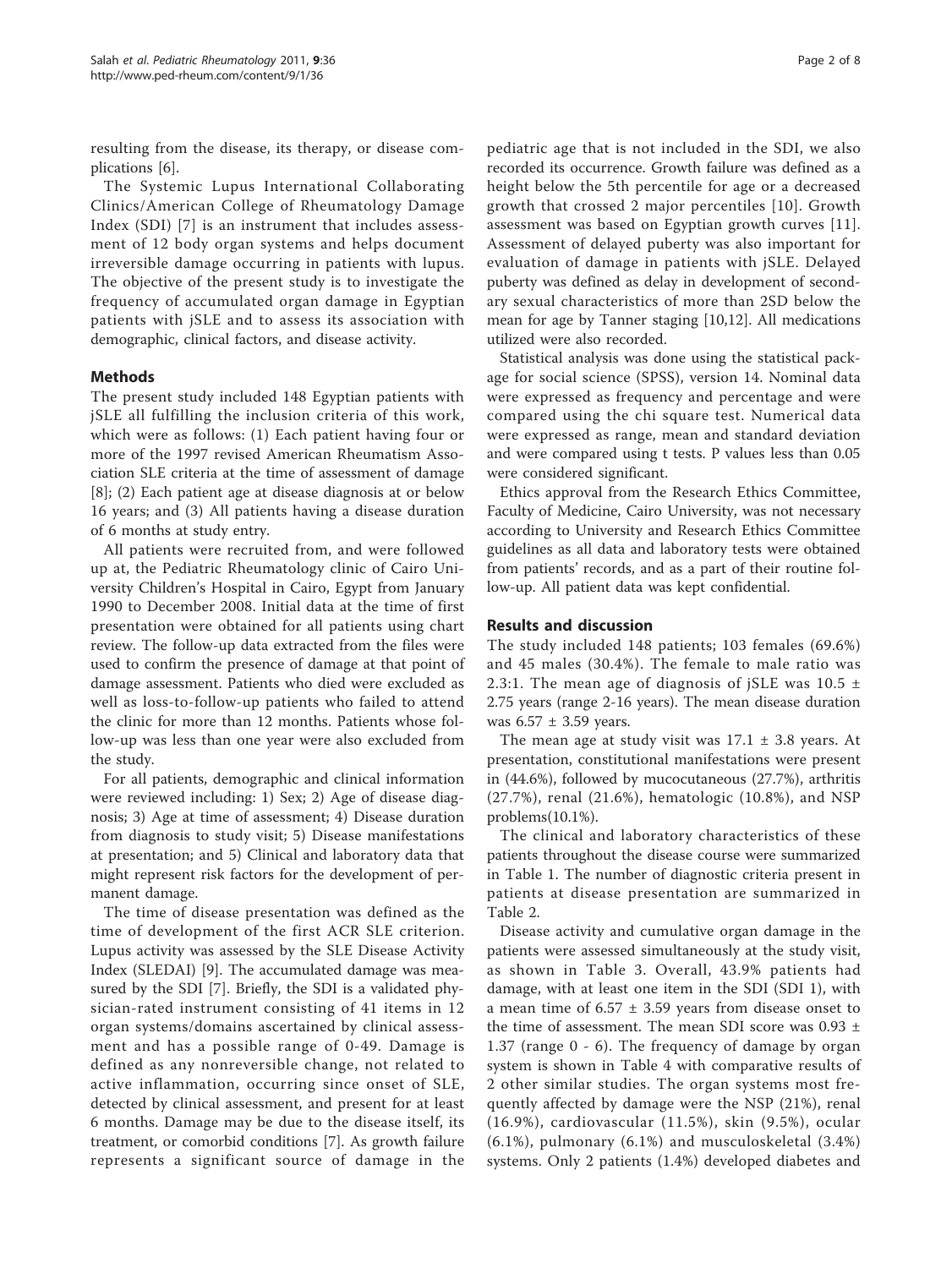<span id="page-2-0"></span>Table 1 Clinical and laboratory characteristics of 148 patients with juvenile-onset systemic lupus erythematosus

| <b>Manifestation</b> | (N.) percentage |
|----------------------|-----------------|
| Constitutional       | $(85)$ 58.1%    |
| Mucocutaneous        | $(113)$ 76.4%   |
| Musculoskeletal      | (77) 52.7%      |
| Hematological        | $(81)$ 55.4%    |
| Renal                | $(96)$ 65.5%    |
| Neuropsychiatric     | $(20)$ 31.8%    |
| Gastrointestinal     | $(11)$ 8.1%     |
| Cardiovascular       | (59) 39.9%      |
| Pulmonary            | $(31)$ 21.6%    |
| laboratory features  |                 |
| Hemolytic anemia     | (40) 27.6%      |
| Leucopenia           | $(54)$ 36.8%    |
| Thrombocytopenia     | $(45)$ 30.9%    |
| ANA                  | (139) 94.1%     |
| Anti-ds DNA          | $(65)$ 44.1%    |
|                      |                 |

N.: number

no malignancies were reported. The frequency of growth failure was 28.3%, while delayed puberty was present in 15.1% of our patients.

The distribution of patients according to SDI score is shown in Figure [1](#page-4-0). The summary of drug therapies utilized by the patients throughout the disease course is reported in Table [5.](#page-5-0) Statistical analyses were conducted by comparing variables in patients classified according to the presence or absence of damage (i.e., patients with SDI  $\geq$  1 versus patients with SDI = 0).

There was a significant correlation between the damage index and the total number of diagnostic criteria at presentation (p value = .007 and  $r = .236$ ). Thus, an increased number of diagnostic criteria at presentation may increase the chance of developing more organ damage over time.

The presence of damage was also associated with the presence of the NPS ACR criterion (neuropsychiatric

Table 2 the number of diagnostic criteria present in 148 patients at time of presentation

| Number of criteria at diagnosis | Percent of patients |
|---------------------------------|---------------------|
|                                 | 5.4%                |
| ζ                               | 16.9%               |
| 4                               | 37.7%               |
| 5                               | 20.8%               |
| 6                               | 13.8%               |
|                                 | 4.6%                |
| 8                               | 0.8%                |
|                                 |                     |

All patients were assessed

|             |  |  |  | Table 3 Results of disease activity and organ damage |
|-------------|--|--|--|------------------------------------------------------|
| assessments |  |  |  |                                                      |

| $F\cap \Delta$ |      | $\overline{\phantom{0}}$ |
|----------------|------|--------------------------|
| SD.            | n a≍ | $\overline{\phantom{0}}$ |

SLEDAI = Systemic Lupus Erythematosus Disease Activity Index (score range 0- 105); SDI = Systemic Lupus International Collaborating Clinics/American College of Rheumatology Damage Index (score range 0-49).

manifestations by American College of Rheumatology SLE criteria) at the time of SLE diagnosis ( $p = .018$ ), i.e. patients with the NPS will have an increased chance of developing damage. Linear regression analysis was done for predictors of damage as detected by univariate analysis, again showing significance with the number of diagnostic criteria at presentation ( $p = 0.042$ ) and NPS damage ( $p = 0.014$ ).

We found that the renal damage was more prevalent in the group below 10 years of age at onset compared to children who presented at age greater than 10 years of age  $(p = .002)$ . The mean disease duration of patients with musculoskeletal damage as assessed by the musculoskeletal (MSK) damage item in the SDI was significantly higher than in those without MSK damage ( $p = .0450$ ). Thus it appeared that in our jSLE patients, the longer the jSLE disease duration, the more likely musculoskeletal damage will occur. The correlations between the SDI and drug therapies were not assessed as the total dose of each medication, as well as the duration of use, could not be assessed precisely for all patients. No association was found between disease activity assessed by SLEDAI and jSLE organ damage at the study visit.

Systemic lupus erythematosus is an autoimmune disease in which children and adolescents represent 15- 20% of all patients [[13](#page-6-0)]. Several studies have reported a wide range of variation in the natural history of jSLE among different ethnic and geographical groups [[14\]](#page-6-0), including studies among Egyptian children [\[15](#page-6-0)].

As a result of marked improvement in the prognosis of jSLE [\[5](#page-6-0)] with decreased mortality, more attention is now paid to morbidity as an indicator of outcome, as measured in terms of organ dysfunction resulting from the disease and its treatment [[16,17](#page-6-0)]

In this work we studied the cumulative organ damage, as measured by the SDI, in 148 patients with jSLE with a mean disease duration of  $6.57 \pm 3.59$  years.

Demographic, clinical and laboratory features of our patients are comparable to the jSLE features that have been reported in many other studies conducted in jSLE patients [[6,18](#page-6-0)] and to studies among Egyptian children [[15,19\]](#page-6-0)

Significant cumulative damage, with at least one item in the SDI (SD  $\geq$  1), was present in 43.9% of our children, with the mean SDI score of  $0.93 \pm 1.37$  (range 0 -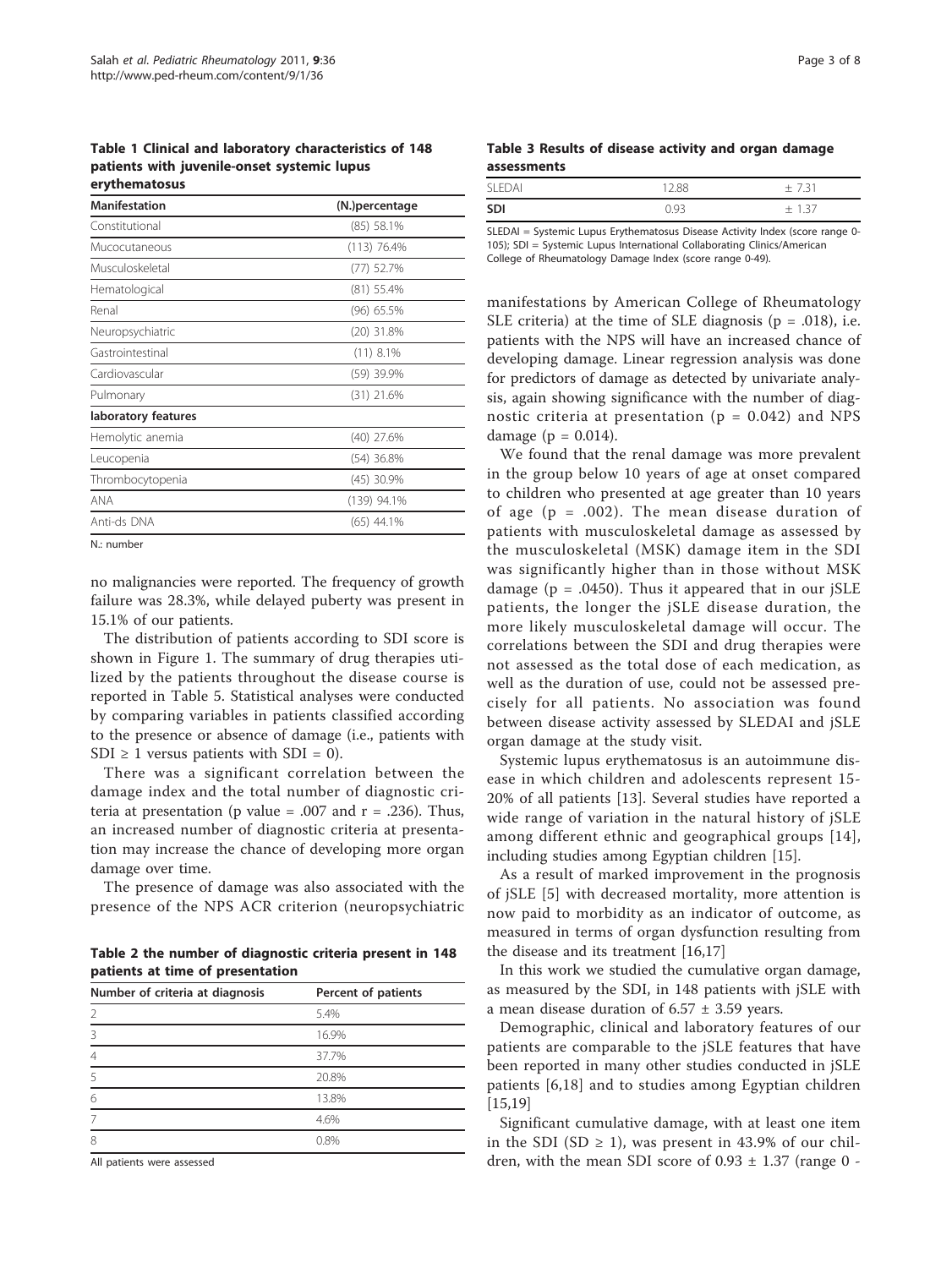# <span id="page-3-0"></span>Table 4 Frequency of damage in the 12 organ systems/domains and the 41 items of the SDI, in our study group, with comparison with the 2 other cohorts

| Item                                                                         | Percentage<br>For our Egyptian<br>study group 2012 | Percentage<br>For Brunner HI et al, pediatric<br>study group 2008 [24] | Percentage for Gutiérrez etal,<br>study group 2006 [20] |
|------------------------------------------------------------------------------|----------------------------------------------------|------------------------------------------------------------------------|---------------------------------------------------------|
| Ocular                                                                       | 6.1%                                               | 42.4%                                                                  | 8.2%                                                    |
| Cataract                                                                     | 3.4%                                               | 42.4                                                                   |                                                         |
| Retinal change or optic atrophy                                              | 2.7%                                               |                                                                        |                                                         |
| Neuropsychiatric                                                             | 21%                                                | 12.1%                                                                  | 10.7%                                                   |
| Cognitive impairment or major psychosis                                      | 8.8%                                               |                                                                        |                                                         |
| Seizures requiring therapy for 6 months                                      | 9.5%                                               |                                                                        |                                                         |
| Cerebrovascular accident                                                     | 2.7%                                               |                                                                        |                                                         |
| Cranial or peripheral neuropathy (excluding<br>optic)                        | 0%                                                 |                                                                        |                                                         |
| Transverse myelitis                                                          | 0%                                                 |                                                                        |                                                         |
| Renal                                                                        | 16.9%                                              | 9.1%                                                                   | 13%                                                     |
| Estimated or measured glomerular filtration<br>rate $< 50%$                  | 5.4%                                               |                                                                        |                                                         |
| Proteinuria $\geq 3.5$ gm/24 hours                                           | 6.1%                                               |                                                                        |                                                         |
| End-stage renal disease                                                      | 5.4%                                               |                                                                        |                                                         |
| Pulmonary                                                                    | 6.1%                                               | 3%                                                                     | 1.8%                                                    |
| Pulmonary hypertension                                                       | 4.7%                                               |                                                                        |                                                         |
| Pulmonary fibrosis                                                           | 1.4%                                               |                                                                        |                                                         |
| Shrinking lung                                                               | 0%                                                 |                                                                        |                                                         |
| Pleural fibrosis                                                             | 0%                                                 |                                                                        |                                                         |
| Pulmonary infarction or lung resection not<br>for malignancy                 | 0%                                                 |                                                                        |                                                         |
| Cardiovascular                                                               | 11.5%                                              | 1.5%                                                                   | 3%                                                      |
| Angina or coronary artery bypass                                             | 0%                                                 |                                                                        |                                                         |
| Myocardial infarction                                                        | 0%                                                 |                                                                        |                                                         |
| Cardiomyopathy                                                               | 2%                                                 |                                                                        |                                                         |
| Valvular disease                                                             | 7.4%                                               |                                                                        |                                                         |
| Pericarditis for 6 months or pericardiectomy                                 | 3.4%                                               |                                                                        |                                                         |
| Peripheral vascular                                                          | (4.8%)                                             | 3%                                                                     | 4.8%                                                    |
| Claudication for 6 months                                                    | 0%                                                 |                                                                        |                                                         |
| Minor tissue loss                                                            | 1.4%                                               |                                                                        |                                                         |
| Significant tissue loss                                                      | 1.4%                                               |                                                                        |                                                         |
| Venous thrombosis with swelling ulceration<br>or venous stasis               | 2%                                                 |                                                                        |                                                         |
| Gastrointestinal                                                             | 0.7%                                               | 3%                                                                     | 2.2%                                                    |
| Infarction or resection of bowel, spleen, liver,<br>or gall bladder          | 0.7%                                               |                                                                        |                                                         |
| Mesenteric insufficiency                                                     | 0%                                                 |                                                                        |                                                         |
| Chronic peritonitis                                                          | 0.7%                                               |                                                                        |                                                         |
| Stricture or upper gastrointestinal tract<br>surgery                         | 0%                                                 |                                                                        |                                                         |
| Pancreatic insufficiency requiring enzyme<br>replacement or with pseudo cyst | 0%                                                 |                                                                        |                                                         |
| Musculoskeletal                                                              | 3.4%                                               | 16%                                                                    | 10.7%                                                   |
| Muscle atrophy or weakness                                                   | 0%                                                 |                                                                        |                                                         |
| Deforming or erosive arthritis                                               | 0%                                                 |                                                                        |                                                         |
|                                                                              |                                                    |                                                                        |                                                         |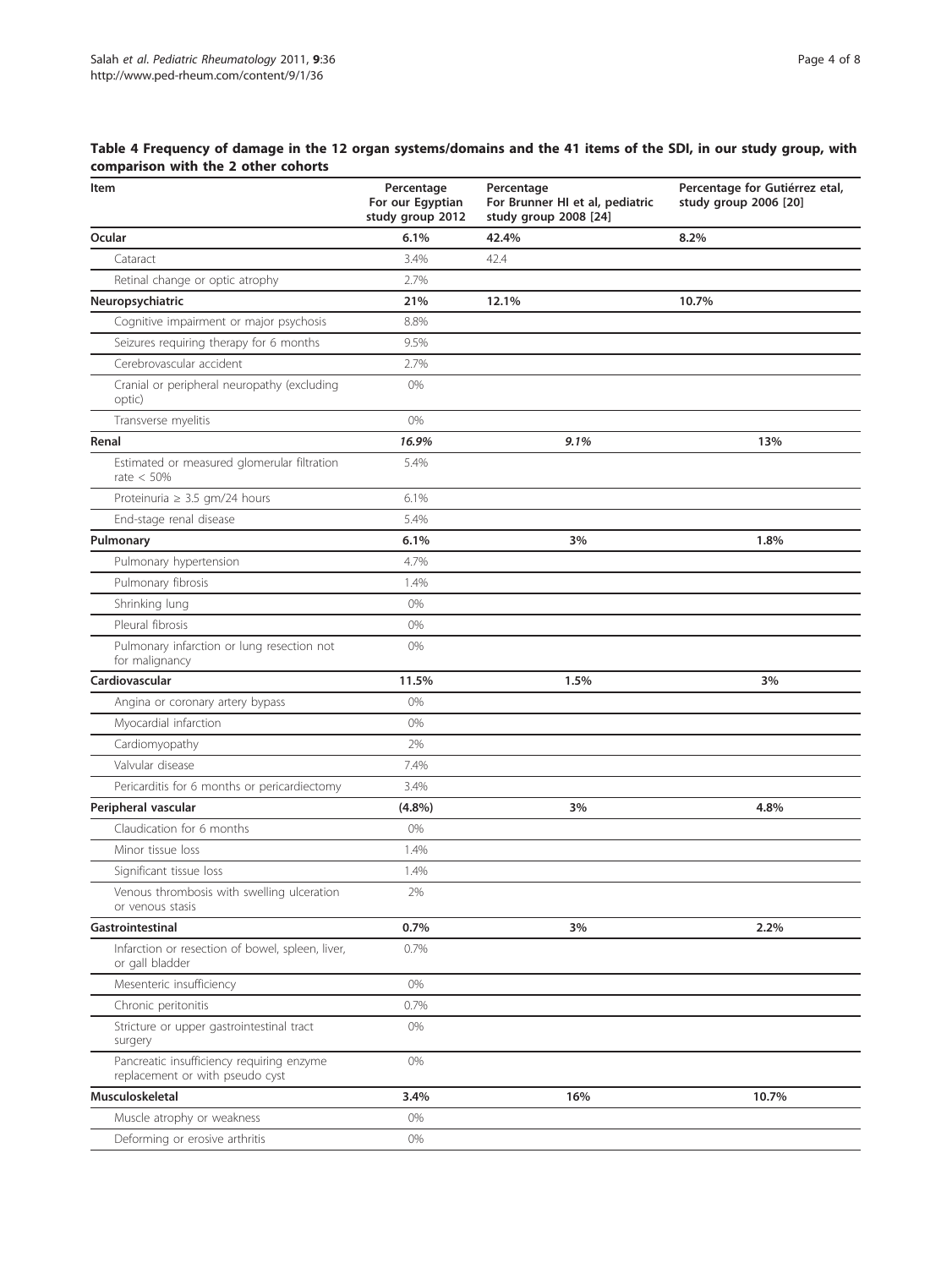<span id="page-4-0"></span>Table 4 Frequency of damage in the 12 organ systems/domains and the 41 items of the SDI, in our study group, with comparison with the 2 other cohorts (Continued)

| Osteoporosis with fracture or vertebral<br>collapse                 | 1.4%  |    |       |
|---------------------------------------------------------------------|-------|----|-------|
| Avascular necrosis                                                  | 1.4%  |    |       |
| Osteomyelitis                                                       | 0.7%  |    |       |
| Ruptured tendons                                                    | $0\%$ |    |       |
| Skin                                                                | 9.5%  | 5% | 6.7%  |
| Scarring chronic alopecia                                           | 6.1%  |    |       |
| Extensive scarring or panniculum other than<br>scalp and pulp space | 1.4%  |    |       |
| Skin ulceration (excluding thrombosis) for<br>more than 6 months    | 2%    |    |       |
| Premature gonadal failure                                           | 0%    |    | 2.9%  |
| <b>Diabetes</b>                                                     | 1.4%  | 3% | 0.4%  |
| Malignancy                                                          | 0%    | 0% | 0%    |
| <b>Growth failure</b>                                               | 28.3% |    | 15.3% |
| Delayed puberty                                                     | 15.1% |    | 11.3% |

SDI = Systemic Lupus International Collaborating Clinics/American College of Rheumatology Damage Index

N.B: One patient may have more than one damage criteria

6). This is considerably lower than the damage in some other pediatric series which ranged from 61%, to 50.5% [[6,20](#page-6-0)], but more than the percentage of damage reported in the study of Gutiérrez-Suárez et al., in which damage was detected in 39.9% of patients [[21\]](#page-6-0).

However, this difference in our study group may be due to an earlier age of disease diagnosis (mean  $10.5 \pm 2.75$ years) and longer disease duration (mean 6.57 ± 3.593 years), when compared to those in the study of Gutiérrez-Suárez et al.

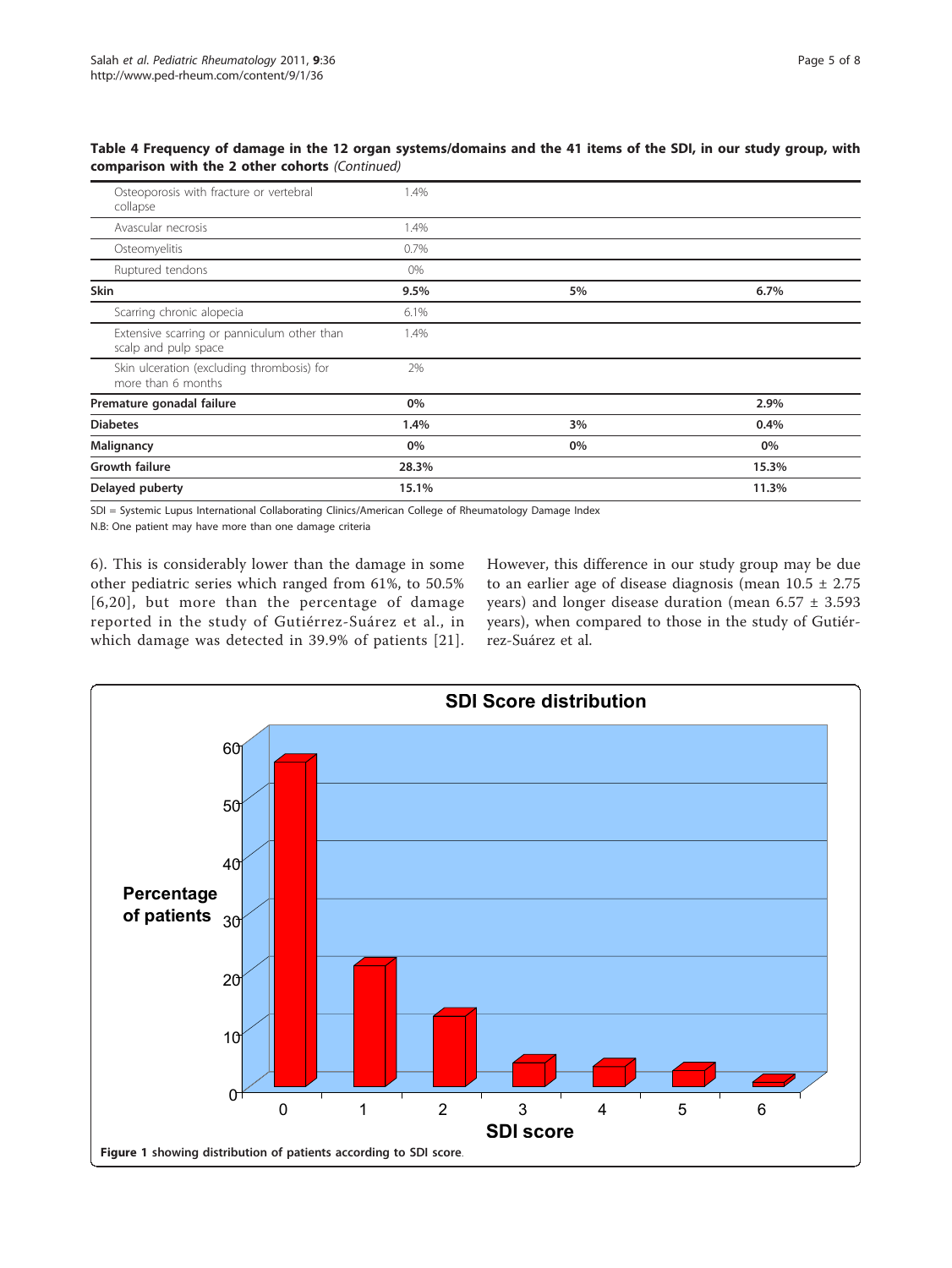<span id="page-5-0"></span>Table 5 Summary of drug therapies

| % of patients who received the therapy | <b>Medication</b>                                                                  |
|----------------------------------------|------------------------------------------------------------------------------------|
| 83.0%                                  | Antimalarial medications, either daily or 3 times weekly                           |
| 97.8%                                  | Oral prednisone, either daily or alternate day                                     |
| 67.7%                                  | Intravenous methylprednisolone pulses (30 mg/kg) at any time during disease course |
| 42%                                    | Cyclophosphamide pulses (500-1000 mg/m <sup>2</sup> )                              |
| 45%                                    | Azathioprine                                                                       |
| 8%                                     | Mycofenolate mofetil                                                               |
| 3%                                     | Cyclosporine                                                                       |
|                                        |                                                                                    |

In our series, neuropsychiatric (NPS) damage was the most frequent type of damage, occurring in 21% of our patients. This is less than the percentage of neuropsychiatric damage reported by Lilleby et al. (28%) [\[20\]](#page-6-0). On the other hand, neuropsychiatric damage was higher than many other series. In these other studies the neuropsychiatric damage ranged from 15.8% [\[5\]](#page-6-0) to 10.7% [[21\]](#page-6-0). The higher percentage of neuropsychiatric damage in our series is mainly in the form of seizures, persisting more than 6 months, or cognitive impairment. Cognitive impairment was assessed in our patients only on a clinical basis, without using specific neurocognitive testing, and without any comparisons with previous cognitive assessments done to these patients.

Whether this clinical assessment without testing affects the results or not is unclear. In our study, renal damage was the second most common type of damage, occurring in 16.9% of the children. This high percentage of renal damage may be due to a high percentage of renal involvement in juvenile SLE in Egyptian children with renal disease as high as 65.5%, with relatively high percentage of Class III and Class IV nephritis, occurring in 25% and 22.5% of children and adolescents with jSLE, respectively [\[19](#page-6-0)].

Renal damage in our study was slightly less than that reported by some series (21.8%) [[5](#page-6-0)] and higher than those in other series [\[20,21\]](#page-6-0) where renal damage was detected in only 13% of patients.

Moreover, cardiovascular damage occurred in 11.5% of our children, of which 7.4% were due to valvular disease, as detected by the presence of diastolic or systolic murmur of a minimum grade of 3/6. However, due to the high prevalence of rheumatic fever heart disease in Egypt [[22](#page-6-0)], further investigations regarding the possibility that some of these murmurs may be due to previously undiagnosed rheumatic fever carditis may be prudent. Skin damage was detected in 9.5% of our patients, with a scarring chronic alopecia being the commonest manifestation in 6.1%. This result is consistent with the study of Ravelli et al. 2005 (9.6%), but higher than that reported by Gutiérrez-Suárez et al. (7.6%) [[21\]](#page-6-0).

Although all investigators agreed that the estimation of SDI was appropriate for patients with jSLE, assessment of growth and pubertal age were also conducted for better assessment of jSLE damage for children and adolescents. The frequency of growth failure in our study group, was 28.3%, which is much higher than that reported by Gutiérrez-Suárez et al.(15.1%) [[21](#page-6-0)]. This high rate of growth failure may be partly related to prolonged corticosteroid use and partly due to poor nutritional status of some of our children of low socioeconomic background. Disease activity may also play a role.

Delayed puberty was detected in 15.1% of our patients when assessed at time of assessment of damage. This percentage of puberty delay is slightly higher than the results of Gutiérrez-Suárez et al. (11.3%) [[[20](#page-6-0)]]. This delayed puberty is a very important form of damage affecting the adolescent growth spurt of patients and sexual development and often leads to emotional and social difficulties.

When compared to adult series, the mean SDI score and the frequency of cumulative damage recorded in our patients were in the low range, with the mean SDI score being  $1.51 \pm 1.97$  and the frequency of damage being 60%. For example, the higher percentage of damage in an adult series were obvious with frequencies such as musculoskeletal damage in 22%, ocular damage in 13%, and diabetes mellitus reported in 6% of adult patients [[1](#page-6-0)]. This higher rate of damage in adults may be related to cumulative and high dose prednisone or the presence of other risk factors as smoking, obesity and atherosclerosis [[1](#page-6-0)]. Renal damage was more prevalent in patients with younger disease presentation and with longer disease duration, which agrees with other pediatric and adult series [\[23](#page-6-0)[,24\]](#page-7-0).

No association was found between SLEDAI and SDI, which is expected as SDI describes accumulated damage over a period of time, whereas, SLEDAI is as assessment of disease activity at a certain time. The best way to assess the burden of the ongoing jSLE disease activity may be by assessing SLEDAI scores over time and by the area under the ROC curve. We acknowledge that one of the limitations of this work is our assessment of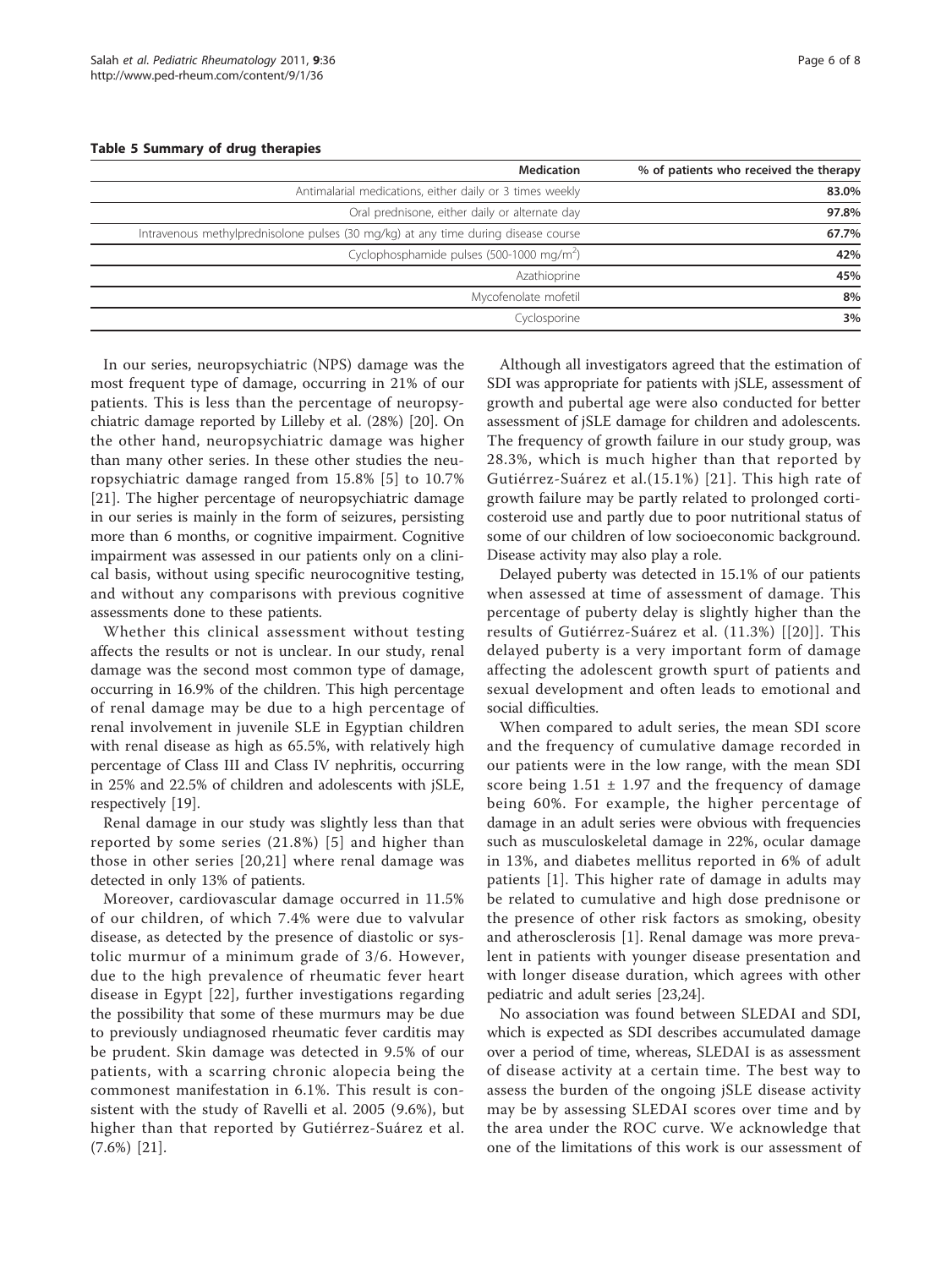<span id="page-6-0"></span>disease activity by the SLEDAI at one point of time only and that approach prevents such burden assessment.

The presence of damage was more prevalent in patients having a higher number of diagnostic criteria at disease presentation, as well as in those with neuropsychiatric manifestations at presentation, which is in concordance with other pediatric series [6].

Therefore, in these patients, proper management and follow-up are of great importance due to higher risk of development of permanent organ damage [6].

Assessment of the cumulative drug doses in our patients and its correlation with damage was not possible due to the large number of patients and lack of accurate recordings for all patients, especially with children with long disease durations. This is a significant limitation of our study as we could not correlate treatment with organ damage as done by Lilleby et al [20].

### **Conclusions**

The evidence of cumulative organ damage, as measured by the SDI, was found in 43.9% of our jSLE patients, and was not related to disease activity assessed by SLE-DAI. Damage was significantly more likely in patients with longer disease duration and NPS manifestations at the time of diagnosis. These high risk groups require a strict management plan and follow-up. Growth retardation and delayed puberty are important items of jSLE damage that should be assessed in children, and attention should be paid to their prevention.

#### Acknowledgements

Special thanks to all Rheumatology Clinic members, who helped us in our work, and to our dear patients, who participated in conducting the study.

#### Author details

<sup>1</sup>Department of Pediatrics Faculty of Medicine, Cairo University. <sup>2</sup>Department of Rheumatology Faculty of Medicine, Cairo University.

#### Authors' contributions

SS: head of the pediatric rheumatology department Cairo University; participated in study conceptualization, supervision of the work steps, and critical revision of the manuscript. HL participated in data collection, statistical analysis of the results, writing the manuscript, and publication correspondence. AN participated in study conceptualization, data collection, interpretation of the results and final approval of the manuscript. AMK participated in statistical analysis of the results, helped in writing the manuscript and supervision of the work steps. NF shared in data collection, tabulation of data, and final approval of the Manuscript. All authors read and approved the final manuscript.

#### Competing interests

The authors declare that they have no competing interests.

Received: 11 August 2011 Accepted: 9 December 2011 Published: 9 December 2011

#### References

Zonana-Nacach A, Barr SG, Magder LS, Petri M: Damage in systemic lupus erythematosus and its association with corticosteroids. Arthritis Rheum 2000, 43:1801-1808.

- 2. Perfumo F, Martini A: Lupus nephritis in children. Lupus 2005, 14:83-88.
- Tucker LB, Menon S, Schaller JG, Isenberg DA: Adult and childhood-onset systemic lupus erythematosus: A comparison of onset, clinical features, serology, and outcome. Br J Rheumatol 1995, 34:866-72.
- 4. Platt JL, Burke BA, Fish AJ, Kim Y, Michael AF: Systemic lupus erythematosus in the first two decades of life. Am J Kidney Dis 1982, 2:212-22.
- 5. Ravelli A, Ruperto N, Martini A: Outcome in juvenile onset systemic lupus erythematosus. Curr Opin Rheumatol 2005, 17:568-73.
- 6. Ravelli A, Duarte-Salazar C, Buratti S, Reiff A, Bernstein B, Maldonado-Velazquez MR, Beristain-Manterola R, Maeno N, Takei S, Gerloni V, Spencer CH, Pratsidou-Gertsi P, Ruperto N, Pistorio A, Martini A: Assessment of damage in juvenile-onset systemic lupus erythematosus: A multicenter cohort study. Arthritis Rheum 2003, 49:501-7.
- 7. Gladman D, Ginzler E, Goldsmith C, Fortin P, Liang M, Urowitz M, Bacon P, Bombardieri S, Hanly J, Hay E, Isenberg D, Jones J, Kalunian K, Maddison P, Nived O, Petri M, Richter M, Sanchez-Guerrero J, Snaith M, Sturfelt G, Symmons D, Zoma A: The development and initial validation of the Systemic Lupus International Collaborating Clinics/American College of Rheumatology damage index for systemic lupus erythematosus. Arthritis Rheum 1996, 39:363-9.
- 8. Petri M: Review of classification criteria for systemic lupus erythematosus. Rheum Dis Clin North Am 2005, 31:245-254.
- 9. Bombardier C, Gladman DD, Urowitz MB, Caron D, Chang CH: Derivation of the SLEDAI: A disease activity index for lupus patients. The Committee on Prognosis Studies in SLE. Arthritis Rheum 1992, 35:630-40.
- 10. Tanner JM, Davies PS: Clinical longitudinal standards for height and height velocity for North American children. *J Pediatr* 1985, 107:317-29.
- 11. Egyptian Growth Curves: Diabetes Endocrine Metabolism Pediatric Unit Cairo University Childern's Hospital., http://dempuegypt.blogspot.com/. Revised 29-11- 2008. Accessed 5-12-2010.
- 12. Pozo J, Argente J: Delayed puberty in chronic illness. Best Pract Res Clin Endocrinol Metab. 2002, 16:73-90.
- 13. Stichweh D, Arce E, Pascual V: Update on pediatric systemic lupus erythematosus. Curr Opin Rheumatol 2004, 16:577-87.
- 14. Alarcón GS, Friedman AW, Straaton KV, Moulds JM, Lisse J, Bastian HM, McGwin G Jr, Bartolucci AA, Roseman JM, Reveille JD: Systemic lupus erythematosus in three ethnic groups: III A comparison of characteristics early in the natural history of the LUMIN cohort. Lupus 1999, 8:197-209.
- 15. Salah S, Lotfy HM, Sabry SM, El Hamshary A, Taher H: Systemic lupus erythematosus in Egyptian children. Rheumatol Int 2009, 29:1463-8, PMID: 19301009.
- 16. Ruperto N, Buratti S, Duarte-Salazar C, Pistorio A, Reiff A, Bernstein B, Maldonado-Velázquez MR, Beristain-Manterola R, Maeno N, Takei S, Falcini F, Lepore L, Spencer CH, Pratsidou-Gertsi P, Martini A, Ravelli A: Health-related quality of life in juvenile-onset systemic lupus erythematosus and its relationship to disease activity and damage. ArthritisRheum 2004, 51:458-64.
- 17. Lacks S, White P: Morbidity associated with childhood systemic lupus erythematosus. J Rheumatol 1990, 17:941-5.
- 18. Carreño L, López-Longo FJ, Monteagudo I, Rodríguez-Mahou M, Bascones M, González CM, Saint-Cyr C, Lapointe N: Immunological and clinical differences between juvenile and adult onset of systemic lupus erythematosus. Lupus 1999, 8:287-92.
- 19. Mahmoud SS, Bazaraa HM, Lotfy HM, Abd-El-Aziz DM: Renal involvement in childhood-onset systemic lupus erythematosus in Egypt. Rheumatol Int.
- 20. Lilleby V, Flatø B, Førre O: Disease duration, hypertension and medication requirements are associated with organ damage in childhood-onset systemic lupus erythematosus. Clin Exp Rheumatol 2005, 23:261-9.
- 21. Gutiérrez-Suárez R, Ruperto N, Gastaldi R, Pistorio A, Felici E, Burgos-Vargas R, Martini A, Ravelli A: A proposal for a pediatric version of the Systemic Lupus International Collaborating Clinics/American College of Rheumatology Damage Index based on the analysis of 1,015 patients with juvenile-onset systemic lupus erythematosus. Arthritis Rheum 2006, 54:2989-96, PMID: 16947634.
- 22. Abdel-Moula AM, Sherif AA, Sallam SA, Mandil AM, Kassem AS, Zaher SR: Prevalence of rheumatic heart disease among school children in Alexandria, Egypt: a prospective epidemiological study. J Egypt Public Health Assoc 1998, 73:233-54.
- 23. Freire EA, Maia IO, Nepomuceno JC, Ciconelli RM: Damage index assessment and quality of life in systemic lupus erythematosus patients